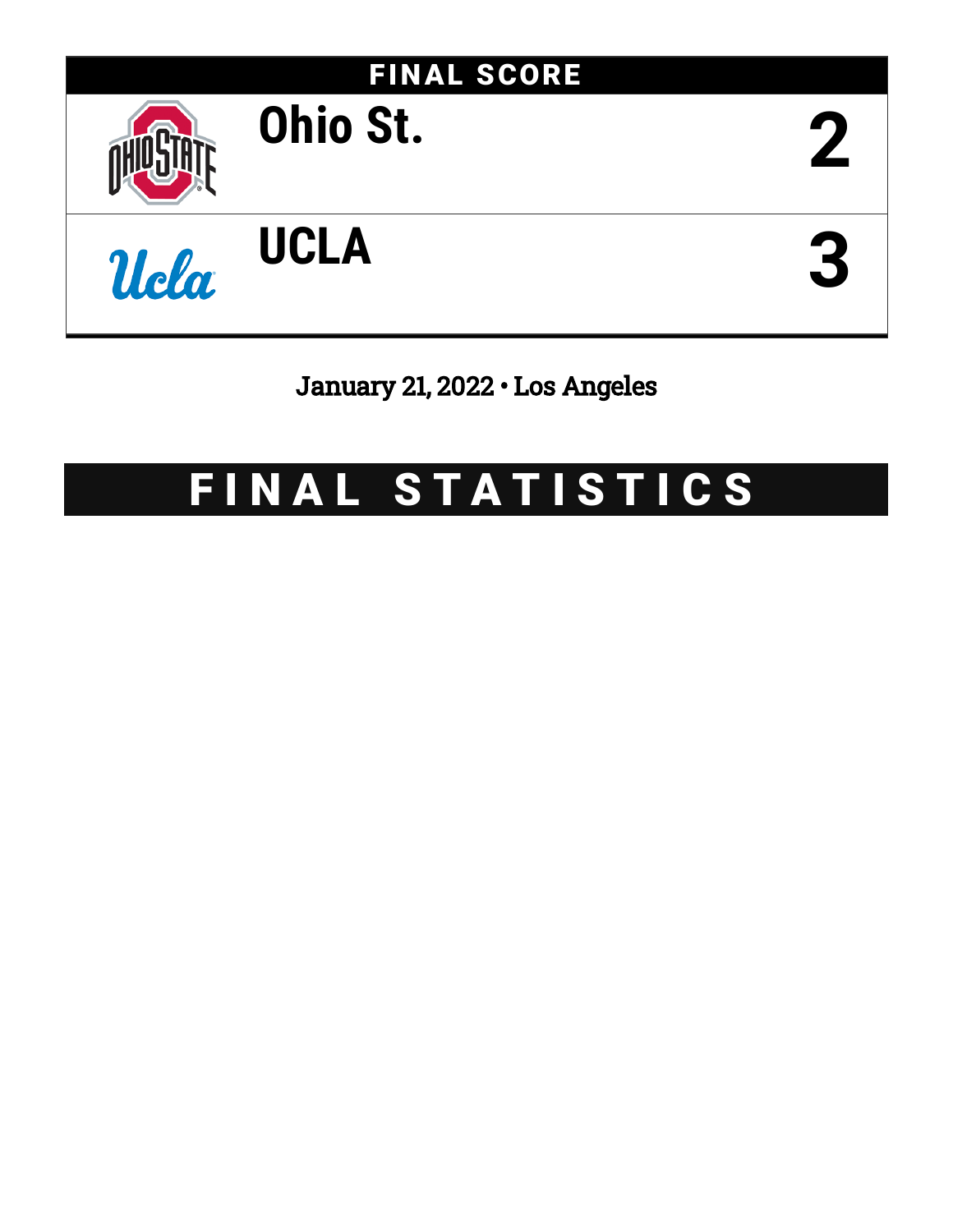#### **Official Volleyball Box Score (Final) Ohio St. vs UCLA January 21, 2022 at Los Angeles**



#### **Ohio St. -- 2**

|    | UIIIU JL. -- 4    |                |          |                |               |      |                |               |           |                |     |           |                |    |            |                |
|----|-------------------|----------------|----------|----------------|---------------|------|----------------|---------------|-----------|----------------|-----|-----------|----------------|----|------------|----------------|
|    |                   |                |          |                | <b>Attack</b> |      |                | <b>Serve</b>  |           |                |     |           | <b>Block</b>   |    |            |                |
| ## | Ohio St.          | s              | n        | Е              | TA            | Pct  | Ast            | <b>SA</b>     | <b>SE</b> | <b>RE</b>      | Dig | <b>BS</b> | <b>BA</b>      | BE | <b>BHE</b> | <b>Pts</b>     |
|    | Pasteur, Jacob    | 5              | 16       | 12             | 44            | .091 |                | 0             |           |                | 5   |           |                |    |            | 16.5           |
| 6  | Lallemand, Martin | 5              | 12       | 6              | 28            | .214 | 0              |               | 3         |                | 5   | 0         |                | 0  | 0          | 13.5           |
| 17 | Clark, Samuel     | 5              | 12       | 3              | 24            | .375 | 0              | $\mathcal{P}$ |           | c              | 6   |           |                |    | 0          | 14.5           |
| 11 | Howard, Justin    | 5              |          | $\overline{2}$ | 11            | .182 | $\overline{2}$ |               |           |                |     |           | $\overline{2}$ |    | 0          | $\overline{7}$ |
| 18 | Young, Cole       | 5              | 3        |                | 5             | .400 | 0              | 0             | ົ         | $\mathbf{0}$   |     |           | $\mathfrak{p}$ |    | 0          | 4              |
| 3  | Mikesch, Parker   | 5 <sup>1</sup> | $\Omega$ | $\Omega$       | $\Omega$      | .000 | 5 <sub>1</sub> | 0             |           |                | 8   | 0         | $\mathbf{0}$   | 0  | 0          | 0              |
| 5  | Platfoot, Noah    | 5              | 0        | 0              | 2             | .000 | 40             | 0             | ົ         | 0              | 5   |           | $\mathfrak{p}$ | 0  | 0          |                |
| 9  | Lentin, Luke      | C              | $\Omega$ | 0              | 0             | .000 | 0              | 0             |           | 0              |     |           | 0              | 0  | 0          | 0              |
| 10 | Ryan, Sean        |                | $\Omega$ | $\Omega$       | U             | .000 | 0              | 0             |           | 0              | 0   |           | $\Omega$       | 0  | 0          | 0              |
| 20 | Webb, Jimmy       |                | $\Omega$ | $\Omega$       | 0             | .000 | 0              | 0             | 0         | $\overline{0}$ |     | 0         | $\mathbf 0$    | 0  | 0          | 0              |
|    | Totals            | 5              | 47       | 24             | 114           | .202 | 47             | 4             | 20        | 6              | 31  |           | 9              | 2  | 0          | 56.5           |

#### **TOTAL TEAM BLOCKS: 5 SIDEOUT PCT: 64.5% POINT SCORING PCT: 21.7%**

| <b>Team Attack By Set</b> |    |  |    | <b>GAME SCORES</b> |              |    |    |    |    |    |
|---------------------------|----|--|----|--------------------|--------------|----|----|----|----|----|
| Set                       |    |  | TA | Pct                | Ohio St. (2) | 18 | 15 | 25 | 25 |    |
|                           |    |  | 22 | .318               | UCLA(3)      | 25 | 25 | 23 | 23 | 15 |
| 2                         |    |  | 26 | .038               |              |    |    |    |    |    |
| 3                         | 10 |  | 30 | .167               |              |    |    |    |    |    |
| 4                         | 14 |  | 27 | .296               |              |    |    |    |    |    |
| 5                         |    |  |    | .222               |              |    |    |    |    |    |

#### **UCLA -- 3**

|                | UULA -- J        |                |          |    |               |      |                |                |                |                |     |          |                |              |              |      |
|----------------|------------------|----------------|----------|----|---------------|------|----------------|----------------|----------------|----------------|-----|----------|----------------|--------------|--------------|------|
|                |                  |                |          |    | <b>Attack</b> |      |                | <b>Serve</b>   |                |                |     |          | <b>Block</b>   |              |              |      |
| ##             | <b>UCLA</b>      | S              | Κ        | Е  | TA            | Pct  | Astl           | <b>SA</b>      | <b>SE</b>      | <b>RE</b>      | Dig | BS       | <b>BA</b>      | BE           | <b>BHE</b>   | Pts  |
| 16             | David.Ido        | 5              | 14       |    | 30            | .233 | $\Omega$       | $\overline{2}$ |                |                |     |          | 2              |              |              | 17   |
| 3              | Ketrzynski, Cole | 5 <sup>1</sup> | 11       | 6  | 27            | .185 | 2 <sub>1</sub> | 0              | 3 <sub>1</sub> | 3 <sub>1</sub> | 5   | $\Omega$ |                | 0            | 0            | 11.5 |
| 20             | Champlin, Ethan  | 5              |          | 4  | 26            | 269  | 4              | 3              | 3              |                | 6   |          | $\overline{2}$ | 0            | 0            | 15   |
| 9              | Genis, Guy       | 5 <sup>1</sup> |          | 0  | 9             | .778 | $\overline{0}$ | 0              | 3 <sub>1</sub> | $\overline{0}$ | 3   | 0        |                | $\mathbf{0}$ | $\mathbf{0}$ | 7.5  |
| 13             | McHenry, Merrick | 3              | 6        | 0  | 10            | .600 | $\Omega$       | 0              |                | 0              |     | ົ        | $\mathfrak{p}$ | 0            | 0            | 9    |
| 24             | Partain, Miles   | 5 <sup>1</sup> | 6        | 0  | 8             | .750 | 47             |                | $\overline{2}$ | $\overline{0}$ | 11  |          | $\overline{2}$ | 0            | 0            | 9    |
| 2              | Norris IV, J.R.  | 3              | 5        |    |               | 571  | $\Omega$       | 0              | $\sim$         | 0              |     |          | $\overline{2}$ | 0            | 0            | 6    |
| $\overline{4}$ | Pender, Cole     | 5 <sup>1</sup> |          | 0  |               | .000 | $\overline{4}$ | 0              | $\Omega$       |                | 5   | 0        | $\mathbf 0$    | 0            | 0            | 0    |
| 8              | Kobrine, Kevin   |                | 0        | 0  | O             | 000  | $\Omega$       | 0              |                | 0              | 0   |          | $\Omega$       | 0            | 0            | 0    |
| 12             | Knight, Alex     | $\overline{2}$ | $\Omega$ | 0  | 0             | .000 | $\overline{0}$ | 0              | 0              | $\overline{0}$ |     | $\Omega$ | $\mathbf{0}$   | 0            | 0            | 0    |
|                | Totals           | 5              | 60       | 18 | 117           | .359 | 57             | 6              | 22             | 4              | 37  | 3        | 12             | 0            | 0            | 75   |

#### **TOTAL TEAM BLOCKS: 8 SIDEOUT PCT: 78.3% POINT SCORING PCT: 35.5%**

#### **Team Attack By Set** Set K E TA Pct 1 15 3 22 .545 2 11 1 18 .556 3 12 8 34 .118 4 12 5 28 .250 5 10 1 15 .600

Site: Pauley Pavilion (Los Angeles) Date:01/21/2022 - Attendance: 0 - Time: 2:21 Referees: Troy Gravett; Tom Ulibarri; Heather Pickett; Matthew Levoe;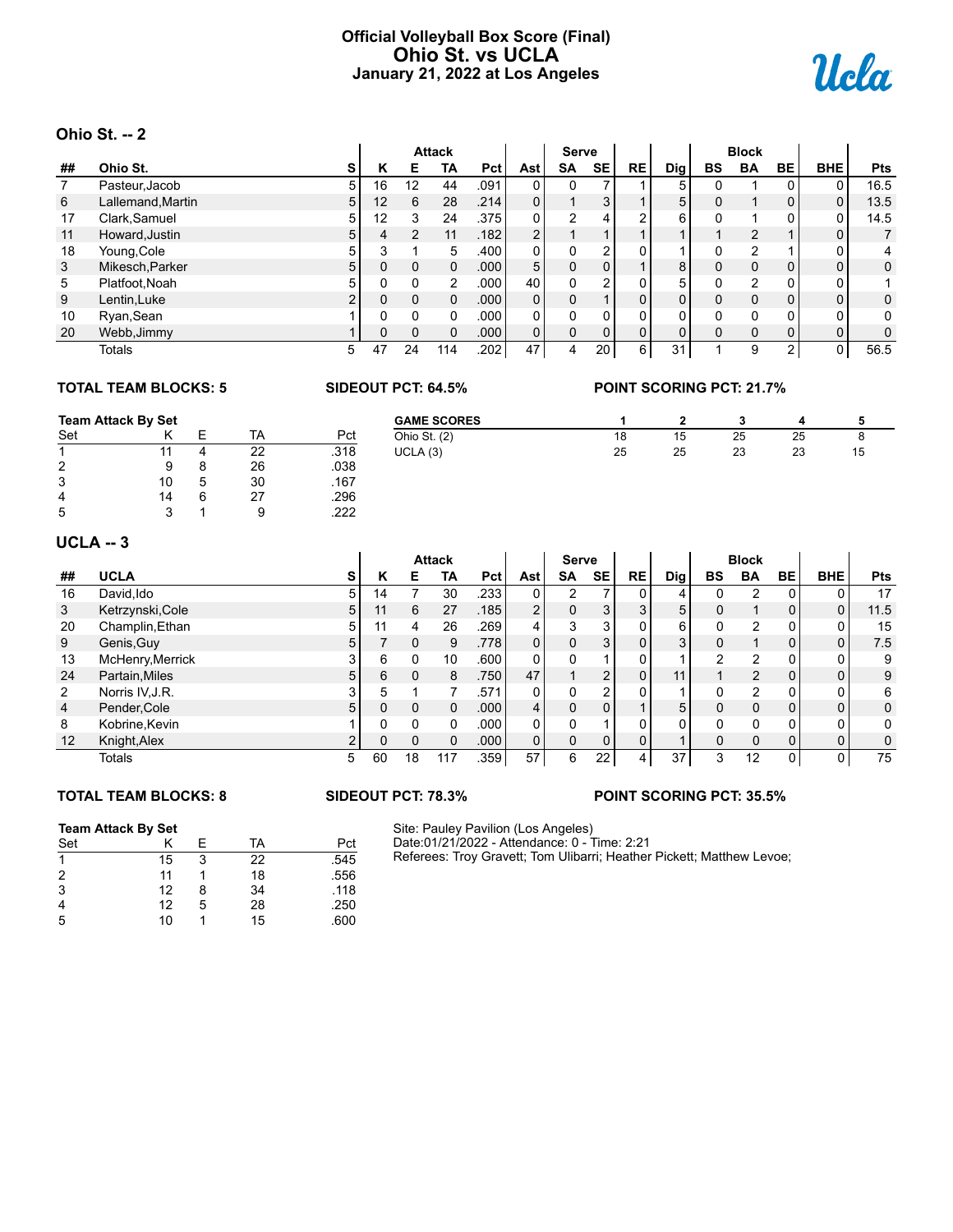#### **Ohio State at UCLA Play-by-Play Summary (1st set)**



| Score                  | Plays: Set 1                                                                                                                                            | Serve          | Point          |
|------------------------|---------------------------------------------------------------------------------------------------------------------------------------------------------|----------------|----------------|
|                        | UCLA starters: Ketrzynski, Cole; Pender, Cole; Genis, Guy; McHenry, Merrick; David, Ido; Champlin, Ethan;<br>Partain, Miles                             |                |                |
|                        | Ohio St. starters: Mikesch, Parker; Platfoot, Noah; Lallemand, Martin; Pasteur, Jacob; Howard, Justin;<br>Clark, Samuel; Young, Cole                    |                |                |
| $0 - 1$                | [Serve: Genis, Guy] Kill by Ketrzynski, Cole (assist from Pender, Cole).                                                                                | S:UCL          | P:UCL          |
| $1 - 1$                | [Serve: Genis, Guy] Kill by Howard, Justin (assist from Platfoot, Noah).                                                                                | S:UCL          | P:OHI          |
| $1 - 2$                | [Serve: Platfoot, Noah] Kill by McHenry, Merrick (assist from Partain, Miles).                                                                          | S:OHI          | P:UCL          |
| $2 - 2$                | [Serve: Partain, Miles] Service error.                                                                                                                  | S:UCL          | P:OHI          |
| $2 - 3$                | [Serve: Lallemand, Martin] Kill by McHenry, Merrick (assist from Partain, Miles).                                                                       | S:OHI          | P:UCL          |
| $3 - 3$                | [Serve: Champlin, Ethan ] Kill by Pasteur, Jacob (assist from Platfoot, Noah).                                                                          | S:UCL          | P:OHI          |
| $4 - 3$                | [Serve: Howard, Justin] Kill by Lallemand, Martin (assist from Platfoot, Noah).                                                                         | S:OHI          | P:OHI          |
| $4 - 4$                | [Serve: Howard, Justin] Kill by David, Ido (assist from Partain, Miles).                                                                                | S:OHI          | P:UCL          |
| $4 - 5$                | [Serve: McHenry, Merrick] Bad set by Platfoot, Noah.                                                                                                    | S:UCL          | P:UCL          |
| $5-5$                  | [Serve: McHenry, Merrick] Service error.                                                                                                                | S:UCL          | P:OHI          |
| $5-6$                  | [Serve: Howard, Justin] Service error.                                                                                                                  | S:OHI          | P:UCL          |
| $5 - 7$                | [Serve: David, Ido] Kill by Genis, Guy (assist from Partain, Miles).                                                                                    | S:UCL          | P:UCL          |
| $6 - 7$                | [Serve: David, Ido] Service error.                                                                                                                      | S:UCL          | P:OHI          |
| $6-8$                  | [Serve: Pasteur, Jacob] Service error.                                                                                                                  | S:OHI          | P:UCL          |
| $7 - 8$                | [Serve: Ketrzynski, Cole] Kill by Young, Cole (assist from Platfoot, Noah).                                                                             | S:UCL          | P:OHI          |
| $8 - 8$                | [Serve: Young, Cole] Attack error by David, Ido.                                                                                                        | S:OHI          | P:OHI          |
| $8-9$                  | [Serve: Young, Cole] Kill by Genis, Guy (assist from Partain, Miles).                                                                                   | S:OHI          | P:UCL          |
| $9-9$                  | [Serve: Genis, Guy] Kill by Pasteur, Jacob (assist from Platfoot, Noah).                                                                                | S:UCL          | P:OHI          |
| $9 - 10$               | [Serve: Platfoot, Noah] Kill by Champlin, Ethan (assist from Partain, Miles).                                                                           | S:OHI          | P:UCL          |
| $10 - 10$              | [Serve: Partain, Miles] Kill by Clark, Samuel (assist from Mikesch, Parker).                                                                            | S:UCL          | P:OHI          |
| $10 - 11$              | [Serve: Lallemand, Martin] Kill by McHenry, Merrick (assist from Partain, Miles).                                                                       | S:OHI          | P:UCL          |
| $11 - 11$              | [Serve: Champlin, Ethan ] Attack error by David, Ido.                                                                                                   | S:UCL          | P:OHI          |
| $11 - 12$              | [Serve: Howard, Justin] Kill by Ketrzynski, Cole (assist from Partain, Miles).                                                                          | S:OHI          | P:UCL          |
| $11 - 13$              | [Serve: McHenry, Merrick] Attack error by Clark, Samuel.                                                                                                | S:UCL          | P:UCL          |
| $12 - 13$              | [Serve: McHenry, Merrick] Kill by Pasteur, Jacob (assist from Platfoot, Noah).                                                                          | S:UCL          | P:OHI          |
| $12 - 14$              | [Serve: Clark, Samuel] Kill by David, Ido (assist from Partain, Miles).                                                                                 | S:OHI          | P:UCL          |
| $12 - 15$              | [Serve: David, Ido] Attack error by Pasteur, Jacob.                                                                                                     | S:UCL          | P:UCL          |
|                        | Media Timeout.                                                                                                                                          | S:UCL          |                |
| $13 - 15$              | [Serve: David, Ido] Kill by Pasteur, Jacob (assist from Platfoot, Noah).                                                                                | S:UCL          | P:OHI          |
| $13 - 16$              | [Serve: Pasteur, Jacob] Service error.                                                                                                                  | S:OHI          | P:UCL          |
| $14 - 16$              | [Serve: Ketrzynski, Cole] Kill by Clark, Samuel (assist from Platfoot, Noah).                                                                           | S:UCL          | P:OHI          |
| $14 - 17$              | [Serve: Young, Cole] Kill by Champlin, Ethan (assist from Partain, Miles).                                                                              | S:OHI          | P:UCL          |
| $15 - 17$              | [Serve: Genis, Guy] Kill by Lallemand, Martin (assist from Platfoot, Noah).<br>[Serve: Platfoot, Noah] Kill by David, Ido (assist from Partain, Miles). | S:UCL          | P:OHI          |
| $15 - 18$<br>$15 - 19$ |                                                                                                                                                         | S:OHI<br>S:UCL | P:UCL<br>P:UCL |
| 16-19                  | [Serve: Partain, Miles] Kill by David, Ido (assist from Pender, Cole).<br>[Serve: Partain, Miles] Attack error by David, Ido.                           | S:UCL          | P:OHI          |
| 16-20                  | [Serve: Lallemand, Martin] Block Solo by McHenry, Merrick (Attack error by Howard, Justin).                                                             | S:OHI          | P:UCL          |
| $16 - 21$              | [Serve: Champlin, Ethan ] Service ace by Champlin, Ethan (Reception Error: Mikesch, Parker).                                                            | S:UCL          | P:UCL          |
|                        | Timeout by Ohio St                                                                                                                                      | S:UCL          |                |
| 16-22                  | [Serve: Champlin, Ethan ] Kill by David, Ido (assist from Partain, Miles).                                                                              | S:UCL          | P:UCL          |
| $17 - 22$              | [Serve: Champlin, Ethan ] Service error.                                                                                                                | S:UCL          | P:OHI          |
|                        | OHI sub in: Lentin, Luke.                                                                                                                               |                |                |
| 17-23                  | [Serve: Lentin, Luke] Attack error by Pasteur, Jacob.                                                                                                   | S:OHI          | P:UCL          |
|                        | UCL sub in: Knight, Alex.                                                                                                                               |                |                |
| 18-23                  | [Serve: Knight, Alex ] Kill by Clark, Samuel (assist from Platfoot, Noah).                                                                              | S:UCL          | P:OHI          |
| 18-24                  | [Serve: Clark, Samuel] Kill by Genis, Guy (assist from Partain, Miles). -- SET POINT.                                                                   | S:OHI          | P:UCL          |
| 18-25                  | [Serve: David, Ido] Service ace by David, Ido (Reception Error: Clark, Samuel). -- SET UCLA.                                                            | S:UCL          | P:UCL          |
|                        |                                                                                                                                                         |                |                |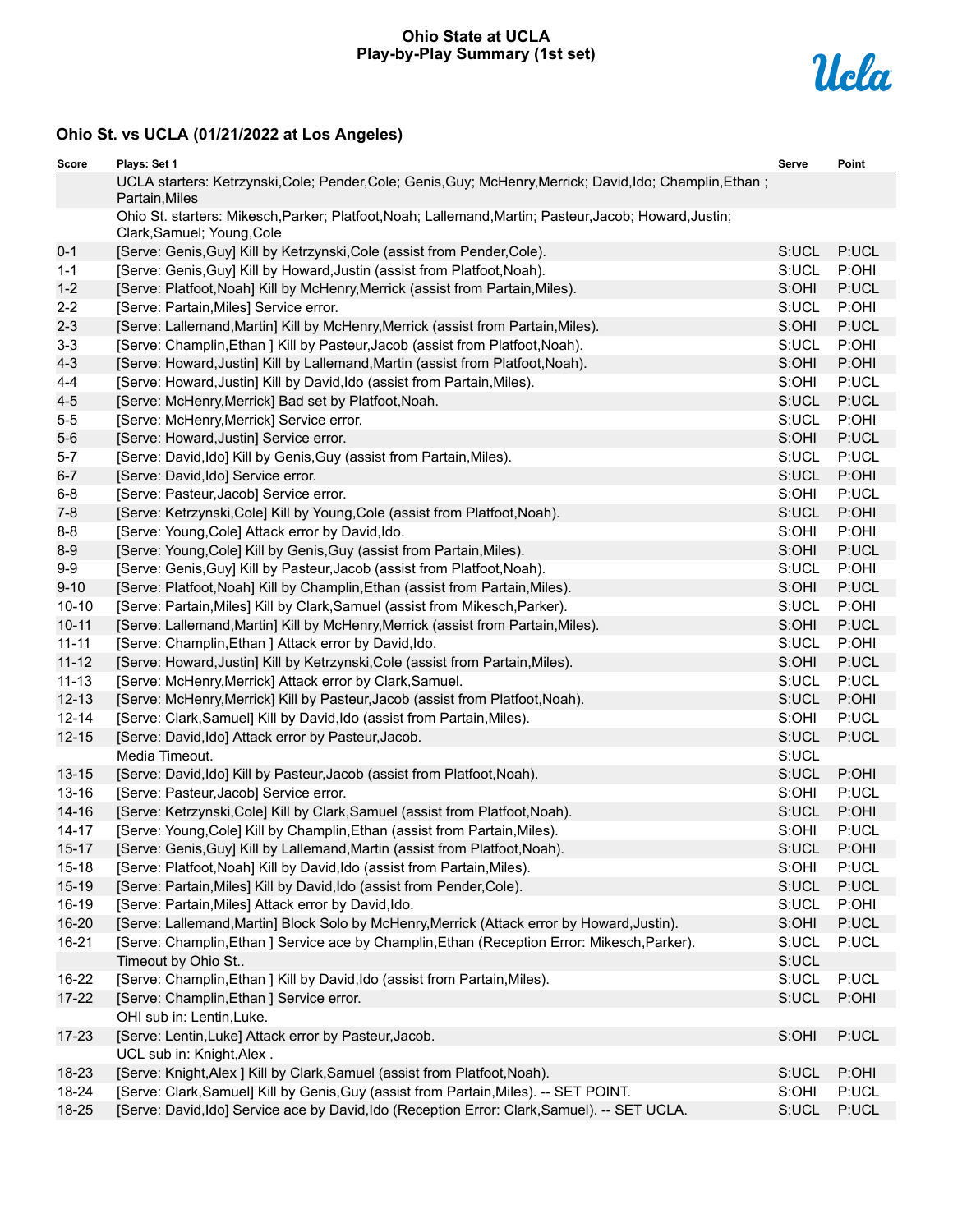#### **Ohio State at UCLA Play-by-Play Summary (2nd set)**



| Score     | Plays: Set 2                                                                                                                         | Serve | Point |
|-----------|--------------------------------------------------------------------------------------------------------------------------------------|-------|-------|
|           | UCLA starters: Ketrzynski, Cole; Pender, Cole; Genis, Guy; McHenry, Merrick; David, Ido; Champlin, Ethan;<br>Partain, Miles          |       |       |
|           | Ohio St. starters: Mikesch, Parker; Platfoot, Noah; Lallemand, Martin; Pasteur, Jacob; Howard, Justin;<br>Clark, Samuel; Young, Cole |       |       |
| $0 - 1$   | [Serve: Platfoot, Noah] Kill by Partain, Miles (assist from Ketrzynski, Cole).                                                       | S:OHI | P:UCL |
| $0 - 2$   | [Serve: Genis, Guy] Block Solo by Partain, Miles (Attack error by Clark, Samuel).                                                    | S:UCL | P:UCL |
| $0 - 3$   | [Serve: Genis, Guy] Block Assist by Partain, Miles; McHenry, Merrick; Champlin, Ethan (Attack error by<br>Lallemand, Martin).        | S:UCL | P:UCL |
| $1 - 3$   | [Serve: Genis, Guy] Service error.                                                                                                   | S:UCL | P:OHI |
| $1 - 4$   | [Serve: Lallemand, Martin] Service error.                                                                                            | S:OHI | P:UCL |
| $2 - 4$   | [Serve: Partain, Miles] Kill by Pasteur, Jacob (assist from Platfoot, Noah).                                                         | S:UCL | P:OHI |
| $2 - 5$   | [Serve: Young, Cole] Kill by McHenry, Merrick (assist from Partain, Miles).                                                          | S:OHI | P:UCL |
| $2 - 6$   | [Serve: Champlin, Ethan ] Kill by Ketrzynski, Cole (assist from Partain, Miles).                                                     | S:UCL | P:UCL |
| $3-6$     | [Serve: Champlin, Ethan ] Kill by Howard, Justin (assist from Platfoot, Noah).                                                       | S:UCL | P:OHI |
| $4 - 6$   | [Serve: Clark, Samuel] Attack error by David, Ido.                                                                                   | S:OHI | P:OHI |
| $4 - 7$   | [Serve: Clark, Samuel] Service error.                                                                                                | S:OHI | P:UCL |
| $4 - 8$   | [Serve: McHenry, Merrick] Kill by David, Ido (assist from Partain, Miles).                                                           | S:UCL | P:UCL |
| $5-8$     | [Serve: McHenry, Merrick] Kill by Lallemand, Martin (assist from Platfoot, Noah).                                                    | S:UCL | P:OHI |
| $5-9$     | [Serve: Pasteur, Jacob] Service error.                                                                                               | S:OHI | P:UCL |
| $6-9$     | [Serve: David, Ido] Service error.                                                                                                   | S:UCL | P:OHI |
| $6 - 10$  | [Serve: Howard, Justin] Attack error by Pasteur, Jacob.                                                                              | S:OHI | P:UCL |
| $7 - 10$  | [Serve: Ketrzynski, Cole] Kill by Lallemand, Martin (assist from Platfoot, Noah).                                                    | S:UCL | P:OHI |
| $7 - 11$  | [Serve: Platfoot, Noah] Kill by David, Ido (assist from Partain, Miles).                                                             | S:OHI | P:UCL |
| $7 - 12$  | [Serve: Genis, Guy] Attack error by Pasteur, Jacob.                                                                                  | S:UCL | P:UCL |
| $7 - 13$  | [Serve: Genis, Guy] Kill by Champlin, Ethan (assist from Partain, Miles).                                                            | S:UCL | P:UCL |
| $7 - 14$  | [Serve: Genis, Guy] Block Solo by McHenry, Merrick (Attack error by Young, Cole).                                                    | S:UCL | P:UCL |
| $8 - 14$  | [Serve: Genis, Guy] Kill by Clark, Samuel (assist from Platfoot, Noah).                                                              | S:UCL | P:OHI |
| $8 - 15$  | [Serve: Lallemand, Martin] Kill by McHenry, Merrick (assist from Partain, Miles).                                                    | S:OHI | P:UCL |
|           | Media Timeout.                                                                                                                       | S:OHI |       |
| $9 - 15$  | [Serve: Partain, Miles] Kill by Clark, Samuel (assist from Platfoot, Noah).                                                          | S:UCL | P:OHI |
| $9 - 16$  | [Serve: Young, Cole] Kill by Champlin, Ethan (assist from Partain, Miles).                                                           | S:OHI | P:UCL |
| $10 - 16$ | [Serve: Champlin, Ethan ] Kill by Clark, Samuel (assist from Mikesch, Parker).                                                       | S:UCL | P:OHI |
| $11 - 16$ | [Serve: Clark, Samuel] Service ace by Clark, Samuel (Reception Error: Ketrzynski, Cole).                                             | S:OHI | P:OHI |
| $11 - 17$ | [Serve: Clark, Samuel] Kill by McHenry, Merrick (assist from Partain, Miles).                                                        | S:OHI | P:UCL |
|           | UCL sub in: Knight, Alex.                                                                                                            |       |       |
| $11 - 18$ | [Serve: Knight, Alex ] Attack error by Pasteur, Jacob.                                                                               | S:UCL | P:UCL |
| $12 - 18$ | [Serve: Knight, Alex ] Kill by Pasteur, Jacob (assist from Platfoot, Noah).                                                          | S:UCL | P:OHI |
| $12 - 19$ | [Serve: Pasteur, Jacob] Service error.                                                                                               | S:OHI | P:UCL |
| 13-19     | [Serve: David, Ido] Service error.                                                                                                   | S:UCL | P:OHI |
|           | OHI sub in: Lentin, Luke.                                                                                                            |       |       |
| 13-20     | [Serve: Lentin, Luke] Service error.                                                                                                 | S:OHI | P:UCL |
| $14 - 20$ | [Serve: Ketrzynski, Cole] Service error.                                                                                             | S:UCL | P:OHI |
| $14 - 21$ | [Serve: Platfoot, Noah] Kill by Champlin, Ethan (assist from Partain, Miles).                                                        | S:OHI | P:UCL |
| $15 - 21$ | [Serve: Genis, Guy] Kill by Clark, Samuel (assist from Platfoot, Noah).                                                              | S:UCL | P:OHI |
| 15-22     | [Serve: Lallemand, Martin] Kill by Partain, Miles (assist from Champlin, Ethan).                                                     | S:OHI | P:UCL |
| 15-23     | [Serve: Partain, Miles] Attack error by Pasteur, Jacob.                                                                              | S:UCL | P:UCL |
| 15-24     | [Serve: Partain, Miles] Block Assist by David, Ido (Attack error by Lallemand, Martin). -- SET POINT.                                | S:UCL | P:UCL |
| $15 - 25$ | [Serve: Partain, Miles] Service ace by Partain, Miles (Reception Error: Lallemand, Martin). -- SET UCLA.                             | S:UCL | P:UCL |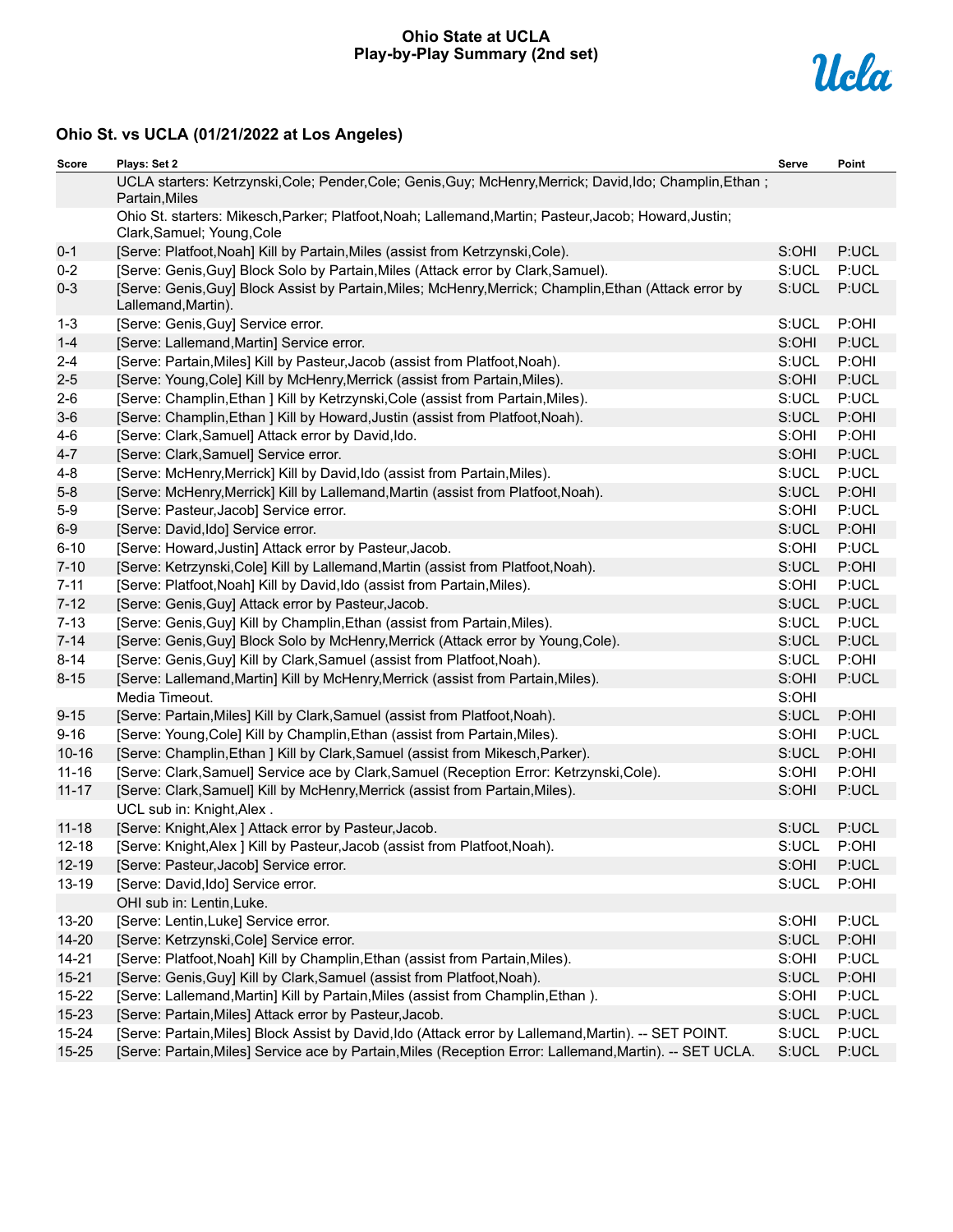#### **Ohio State at UCLA Play-by-Play Summary (3rd set)**



| Score     | Plays: Set 3                                                                                                                         | Serve | Point |
|-----------|--------------------------------------------------------------------------------------------------------------------------------------|-------|-------|
|           | UCLA starters: Ketrzynski, Cole; Pender, Cole; Genis, Guy; McHenry, Merrick; David, Ido; Champlin, Ethan;<br>Partain, Miles          |       |       |
|           | Ohio St. starters: Mikesch, Parker; Platfoot, Noah; Lallemand, Martin; Pasteur, Jacob; Howard, Justin;<br>Clark, Samuel; Young, Cole |       |       |
| $1 - 0$   | [Serve: Genis, Guy] Attack error by Champlin, Ethan.                                                                                 | S:UCL | P:OHI |
| $1 - 1$   | [Serve: Young, Cole] Kill by David, Ido (assist from Partain, Miles).                                                                | S:OHI | P:UCL |
| $2 - 1$   | [Serve: Partain, Miles] Attack error by Ketrzynski, Cole.                                                                            | S:UCL | P:OHI |
| $3 - 1$   | [Serve: Clark, Samuel] Service ace by Clark, Samuel (Reception Error: Pender, Cole).                                                 | S:OHI | P:OHI |
| $4 - 1$   | [Serve: Clark, Samuel] Attack error by Champlin, Ethan.                                                                              | S:OHI | P:OHI |
| $4 - 2$   | [Serve: Clark, Samuel] Kill by David, Ido (assist from Partain, Miles).                                                              | S:OHI | P:UCL |
| $5-2$     | [Serve: Champlin, Ethan ] Kill by Clark, Samuel (assist from Platfoot, Noah).                                                        | S:UCL | P:OHI |
| $5-3$     | [Serve: Lallemand, Martin] Service error.                                                                                            | S:OHI | P:UCL |
| $6 - 3$   | [Serve: McHenry, Merrick] Kill by Clark, Samuel (assist from Platfoot, Noah).                                                        | S:UCL | P:OHI |
| $6-4$     | [Serve: Howard, Justin] Kill by Ketrzynski, Cole (assist from Partain, Miles).                                                       | S:OHI | P:UCL |
| $6-5$     | [Serve: David, Ido] Service ace by David, Ido (Reception Error: Clark, Samuel).                                                      | S:UCL | P:UCL |
| $7 - 5$   | [Serve: David, Ido] Service error.                                                                                                   | S:UCL | P:OHI |
| $7-6$     | [Serve: Platfoot, Noah] Kill by David, Ido (assist from Partain, Miles).                                                             | S:OHI | P:UCL |
| $7 - 7$   | [Serve: Ketrzynski, Cole] Attack error by Pasteur, Jacob.                                                                            | S:UCL | P:UCL |
| $7 - 8$   | [Serve: Ketrzynski, Cole] Kill by Champlin, Ethan (assist from Partain, Miles).                                                      | S:UCL | P:UCL |
| $7-9$     | [Serve: Ketrzynski, Cole] Attack error by Pasteur, Jacob.                                                                            | S:UCL | P:UCL |
|           | OHI sub in: Ryan, Sean.                                                                                                              |       |       |
| $8-9$     | [Serve: Ketrzynski, Cole] Service error.                                                                                             | S:UCL | P:OHI |
| $9-9$     | [Serve: Pasteur, Jacob] Kill by Lallemand, Martin (assist from Mikesch, Parker).                                                     | S:OHI | P:OHI |
| $9 - 10$  | [Serve: Pasteur, Jacob] Service error.                                                                                               | S:OHI | P:UCL |
| $10 - 10$ | [Serve: Genis, Guy] Service error.                                                                                                   | S:UCL | P:OHI |
| $10 - 11$ | [Serve: Young, Cole] Kill by Partain, Miles (assist from Champlin, Ethan).                                                           | S:OHI | P:UCL |
| $11 - 11$ | [Serve: Partain, Miles] Kill by Howard, Justin (assist from Platfoot, Noah).                                                         | S:UCL | P:OHI |
| $11 - 12$ | [Serve: Clark, Samuel] Service error.                                                                                                | S:OHI | P:UCL |
| $12 - 12$ | [Serve: Champlin, Ethan ] Kill by Lallemand, Martin (assist from Platfoot, Noah).                                                    | S:UCL | P:OHI |
| $13 - 12$ | [Serve: Lallemand, Martin] Attack error by David, Ido.                                                                               | S:OHI | P:OHI |
| $13 - 13$ | [Serve: Lallemand, Martin] Kill by Ketrzynski, Cole (assist from Pender, Cole).                                                      | S:OHI | P:UCL |
| $13 - 14$ | [Serve: McHenry, Merrick] Kill by Genis, Guy (assist from Partain, Miles).                                                           | S:UCL | P:UCL |
| $14 - 14$ | [Serve: McHenry, Merrick] Kill by Pasteur, Jacob (assist from Platfoot, Noah).                                                       | S:UCL | P:OHI |
|           | OHI sub in: Webb, Jimmy.                                                                                                             |       |       |
| $14 - 15$ | [Serve: Webb, Jimmy] Kill by Ketrzynski, Cole (assist from Partain, Miles).                                                          | S:OHI | P:UCL |
|           | Media Timeout.                                                                                                                       | S:OHI |       |
| $14 - 16$ | [Serve: David, Ido] Block Assist by Genis, Guy; Ketrzynski, Cole (Attack error by Pasteur, Jacob).                                   | S:UCL | P:UCL |
| $15 - 16$ | [Serve: David, Ido] Block Assist by Young, Cole; Platfoot, Noah (Attack error by Ketrzynski, Cole).                                  | S:UCL | P:OHI |
| $15 - 17$ | [Serve: Platfoot, Noah] Service error.                                                                                               | S:OHI | P:UCL |
| $16 - 17$ | [Serve: Ketrzynski, Cole] Service error.                                                                                             | S:UCL | P:OHI |
| $16 - 18$ | [Serve: Pasteur, Jacob] Service error.                                                                                               | S:OHI | P:UCL |
|           | UCL sub in: Norris IV, J.R                                                                                                           |       |       |
| $17 - 18$ | [Serve: Genis, Guy] Service error.                                                                                                   | S:UCL | P:OHI |
| 17-19     | [Serve: Young, Cole] Kill by Partain, Miles (assist from Champlin, Ethan).                                                           | S:OHI | P:UCL |
| 18-19     | [Serve: Partain, Miles] Kill by Pasteur, Jacob (assist from Platfoot, Noah).                                                         | S:UCL | P:OHI |
| 19-19     | [Serve: Clark, Samuel] Block Solo by Howard, Justin (Attack error by Norris IV, J.R.).                                               | S:OHI | P:OHI |
| 19-20     | [Serve: Clark, Samuel] Attack error by Lallemand, Martin.                                                                            | S:OHI | P:UCL |
| 20-20     | [Serve: Champlin, Ethan ] Kill by Pasteur, Jacob (assist from Platfoot, Noah).                                                       | S:UCL | P:OHI |
| $20 - 21$ | [Serve: Lallemand, Martin] Kill by Champlin, Ethan (assist from Partain, Miles).                                                     | S:OHI | P:UCL |
| 20-22     | [Serve: Norris IV, J.R.] Attack error by Howard, Justin.                                                                             | S:UCL | P:UCL |
|           | Timeout by Ohio St                                                                                                                   | S:UCL |       |
| 21-22     | [Serve: Norris IV, J.R.] Kill by Pasteur, Jacob (assist from Platfoot, Noah).                                                        | S:UCL | P:OHI |
| 22-22     | [Serve: Howard, Justin] Service ace by Howard, Justin (Reception Error: Ketrzynski, Cole).                                           | S:OHI | P:OHI |
|           | Timeout by UCLA.                                                                                                                     | S:OHI |       |
| 23-22     | [Serve: Howard, Justin] Block Assist by Platfoot, Noah; Young, Cole (Attack error by Ketrzynski, Cole).                              | S:OHI | P:OHI |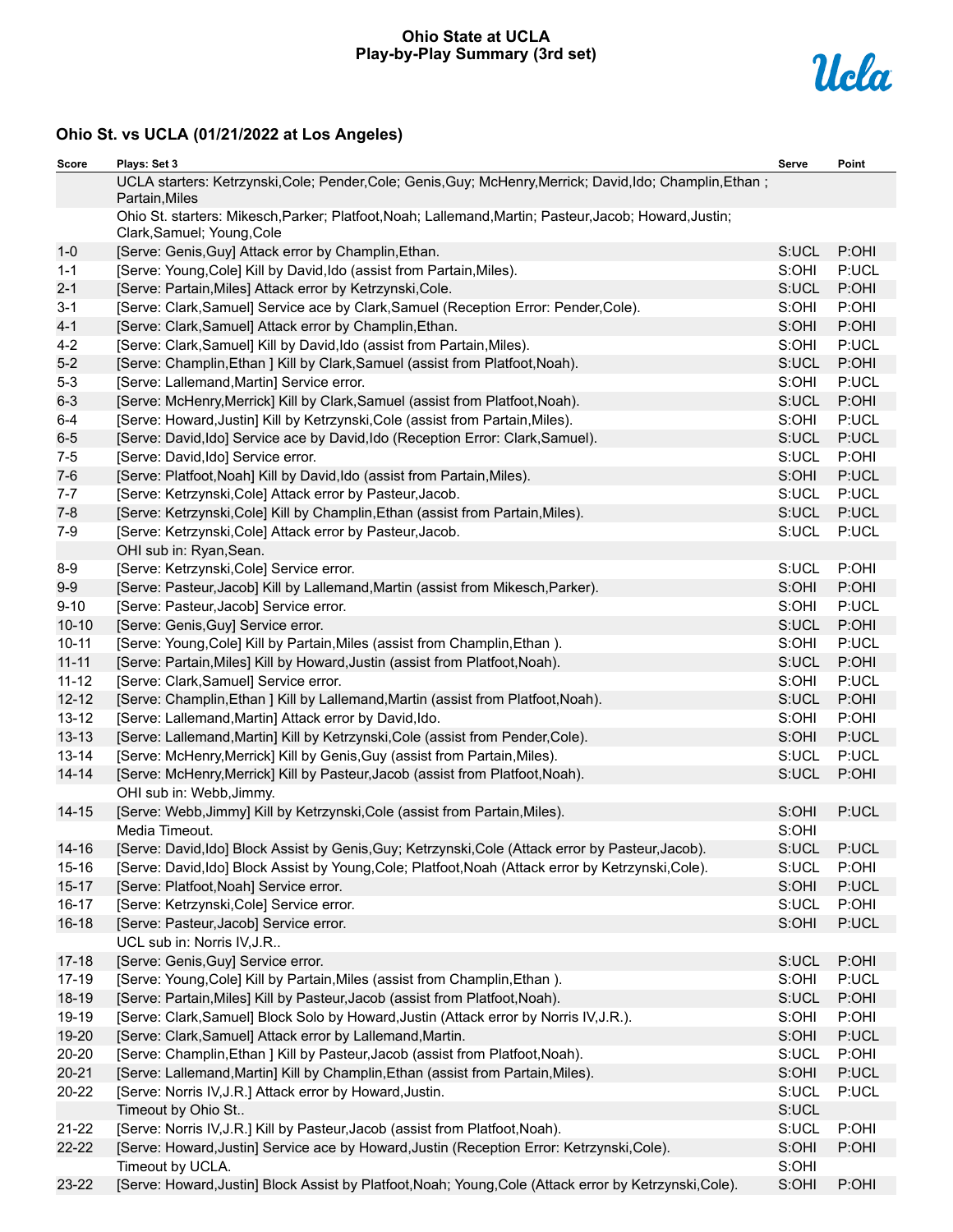| Score     | Plays: Set 3                                                                                  | Serve       | Point |
|-----------|-----------------------------------------------------------------------------------------------|-------------|-------|
|           | Timeout by UCLA.                                                                              | S:OHI       |       |
| 23-23     | [Serve: Howard, Justin] Kill by Ketrzynski, Cole (assist from Partain, Miles).                | S:OHI       | P:UCL |
| 24-23     | [Serve: David, Ido] Attack error by Ketrzynski, Cole. -- MATCH POINT.                         | S:UCL P:OHI |       |
| $25 - 23$ | [Serve: Platfoot, Noah] Kill by Pasteur, Jacob (assist from Platfoot, Noah). -- MATCH OHIO ST | S:OHI       | P:OHI |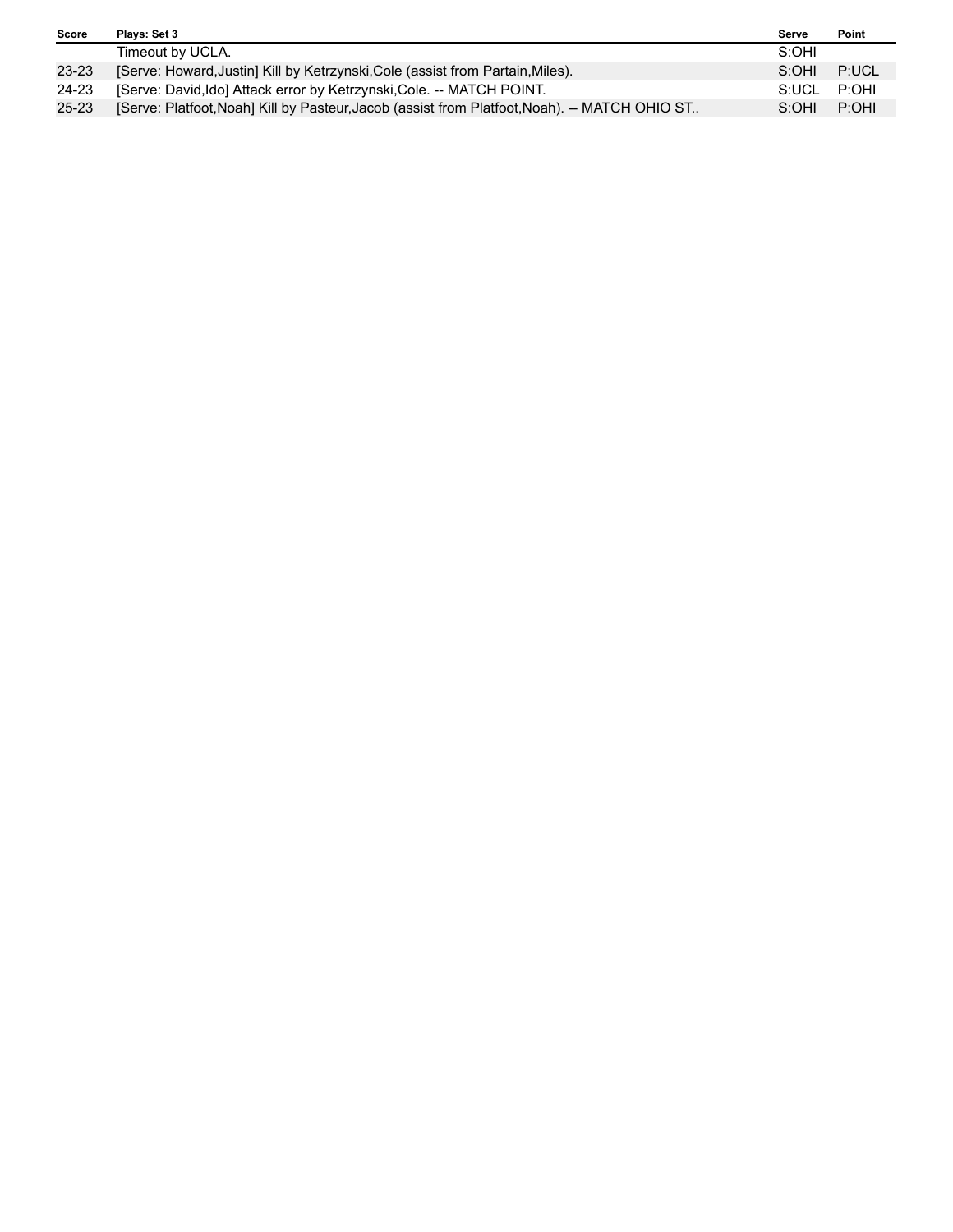#### **Ohio State at UCLA Play-by-Play Summary (4th set)**



| Score     | Plays: Set 4                                                                                                                         | Serve | Point |
|-----------|--------------------------------------------------------------------------------------------------------------------------------------|-------|-------|
|           | UCLA starters: Norris IV, J.R.; Ketrzynski, Cole; Pender, Cole; Genis, Guy; David, Ido; Champlin, Ethan;<br>Partain, Miles           |       |       |
|           | Ohio St. starters: Mikesch, Parker; Platfoot, Noah; Lallemand, Martin; Pasteur, Jacob; Howard, Justin;<br>Clark, Samuel; Young, Cole |       |       |
| $1 - 0$   | [Serve: Platfoot, Noah] Attack error by Ketrzynski, Cole.                                                                            | S:OHI | P:OHI |
| $1 - 1$   | [Serve: Platfoot, Noah] Kill by David, Ido (assist from Partain, Miles).                                                             | S:OHI | P:UCL |
| $1 - 2$   | [Serve: Partain, Miles] Attack error by Lallemand, Martin.                                                                           | S:UCL | P:UCL |
| $2 - 2$   | [Serve: Partain, Miles] Attack error by Champlin, Ethan.                                                                             | S:UCL | P:OHI |
| $2 - 3$   | [Serve: Lallemand, Martin] Kill by Norris IV, J.R. (assist from Partain, Miles).                                                     | S:OHI | P:UCL |
| $3 - 3$   | [Serve: Champlin, Ethan ] Kill by Clark, Samuel (assist from Platfoot, Noah).                                                        | S:UCL | P:OHI |
| $3-4$     | [Serve: Howard, Justin] Kill by David, Ido (assist from Partain, Miles) - Block error by Young, Cole.                                | S:OHI | P:UCL |
| $4 - 4$   | [Serve: Norris IV, J.R.] Service error.                                                                                              | S:UCL | P:OHI |
| $4 - 5$   | [Serve: Clark, Samuel] Service error.                                                                                                | S:OHI | P:UCL |
| $5-5$     | [Serve: David, Ido] Kill by Pasteur, Jacob (assist from Platfoot, Noah).                                                             | S:UCL | P:OHI |
| $5-6$     | [Serve: Pasteur, Jacob] Service error.                                                                                               | S:OHI | P:UCL |
| $6-6$     | [Serve: Ketrzynski, Cole] Kill by Young, Cole (assist from Platfoot, Noah).                                                          | S:UCL | P:OHI |
| $6 - 7$   | [Serve: Young, Cole] Kill by Genis, Guy (assist from Partain, Miles).                                                                | S:OHI | P:UCL |
| $7 - 7$   | [Serve: Genis, Guy] Kill by Lallemand, Martin (assist from Platfoot, Noah).                                                          | S:UCL | P:OHI |
| $7 - 8$   | [Serve: Platfoot, Noah] Kill by David, Ido (assist from Partain, Miles).                                                             | S:OHI | P:UCL |
| $7-9$     | [Serve: Partain, Miles] Attack error by Clark, Samuel.                                                                               | S:UCL | P:UCL |
| $8-9$     | [Serve: Partain, Miles] Kill by Clark, Samuel (assist from Howard, Justin).                                                          | S:UCL | P:OHI |
| $9-9$     | [Serve: Lallemand, Martin] Service ace by Lallemand, Martin (Reception Error: Ketrzynski, Cole).                                     | S:OHI | P:OHI |
| $10-9$    | [Serve: Lallemand, Martin] Block Assist by Pasteur, Jacob; Howard, Justin; Clark, Samuel (Attack error by<br>Champlin, Ethan ).      | S:OHI | P:OHI |
| $10 - 10$ | [Serve: Lallemand, Martin] Service error.                                                                                            | S:OHI | P:UCL |
| $10 - 11$ | [Serve: Champlin, Ethan ] Block Assist by Norris IV, J.R.; David, Ido (Attack error by Pasteur, Jacob).                              | S:UCL | P:UCL |
| $11 - 11$ | [Serve: Champlin, Ethan ] Kill by Pasteur, Jacob (assist from Platfoot, Noah).                                                       | S:UCL | P:OHI |
| $11 - 12$ | [Serve: Howard, Justin] Kill by Norris IV, J.R. (assist from Partain, Miles).                                                        | S:OHI | P:UCL |
| $12 - 12$ | [Serve: Norris IV, J.R.] Kill by Pasteur, Jacob (assist from Mikesch, Parker).                                                       | S:UCL | P:OHI |
| $13 - 12$ | [Serve: Clark, Samuel] Attack error by David, Ido.                                                                                   | S:OHI | P:OHI |
| $13 - 13$ | [Serve: Clark, Samuel] Kill by Ketrzynski, Cole (assist from Partain, Miles).                                                        | S:OHI | P:UCL |
| $14 - 13$ | [Serve: David, Ido] Service error.                                                                                                   | S:UCL | P:OHI |
| $14 - 14$ | [Serve: Pasteur, Jacob] Attack error by Pasteur, Jacob.                                                                              | S:OHI | P:UCL |
| $15 - 14$ | [Serve: Ketrzynski, Cole] Kill by Lallemand, Martin (assist from Platfoot, Noah).                                                    | S:UCL | P:OHI |
|           | Media Timeout.                                                                                                                       | S:UCL |       |
| $15 - 15$ | [Serve: Young, Cole] Service error.                                                                                                  | S:OHI | P:UCL |
| $16 - 15$ | [Serve: Genis, Guy] Kill by Clark, Samuel (assist from Mikesch, Parker).                                                             | S:UCL | P:OHI |
| $16 - 16$ | [Serve: Platfoot, Noah] Block Assist by Partain, Miles; Champlin, Ethan; Norris IV, J.R. (Attack error by<br>Lallemand, Martin).     | S:OHI | P:UCL |
| 16-17     | [Serve: Partain, Miles] Kill by Champlin, Ethan (assist from Partain, Miles).                                                        | S:UCL | P:UCL |
|           | Timeout by Ohio St                                                                                                                   | S:UCL |       |
| $16 - 18$ | [Serve: Partain, Miles] Attack error by Pasteur, Jacob.                                                                              | S:UCL | P:UCL |
| $17 - 18$ | [Serve: Partain, Miles] Kill by Lallemand, Martin (assist from Platfoot, Noah).                                                      | S:UCL | P:OHI |
| 17-19     | [Serve: Lallemand, Martin] Kill by Champlin, Ethan (assist from Pender, Cole).                                                       | S:OHI | P:UCL |
| $17 - 20$ | [Serve: Champlin, Ethan ] Kill by Norris IV, J.R. (assist from Partain, Miles).                                                      | S:UCL | P:UCL |
| 18-20     | [Serve: Champlin, Ethan ] Service error.                                                                                             | S:UCL | P:OHI |
| 19-20     | [Serve: Howard, Justin] Kill by Pasteur, Jacob (assist from Howard, Justin).                                                         | S:OHI | P:OHI |
| 20-20     | [Serve: Howard, Justin] Kill by Young, Cole (assist from Platfoot, Noah).                                                            | S:OHI | P:OHI |
|           | Timeout by UCLA.                                                                                                                     | S:OHI |       |
| $20 - 21$ | [Serve: Howard, Justin] Kill by David, Ido (assist from Partain, Miles).                                                             | S:OHI | P:UCL |
| $21 - 21$ | [Serve: Norris IV, J.R.] Service error.                                                                                              | S:UCL | P:OHI |
| $21 - 22$ | [Serve: Clark, Samuel] Service error.                                                                                                | S:OHI | P:UCL |
| 22-22     | [Serve: David, Ido] Service error.                                                                                                   | S:UCL | P:OHI |
| 22-23     | [Serve: Pasteur, Jacob] Kill by Ketrzynski, Cole (assist from Partain, Miles).                                                       | S:OHI | P:UCL |
| 23-23     | [Serve: Ketrzynski, Cole] Kill by Lallemand, Martin (assist from Platfoot, Noah).                                                    | S:UCL | P:OHI |
|           |                                                                                                                                      |       |       |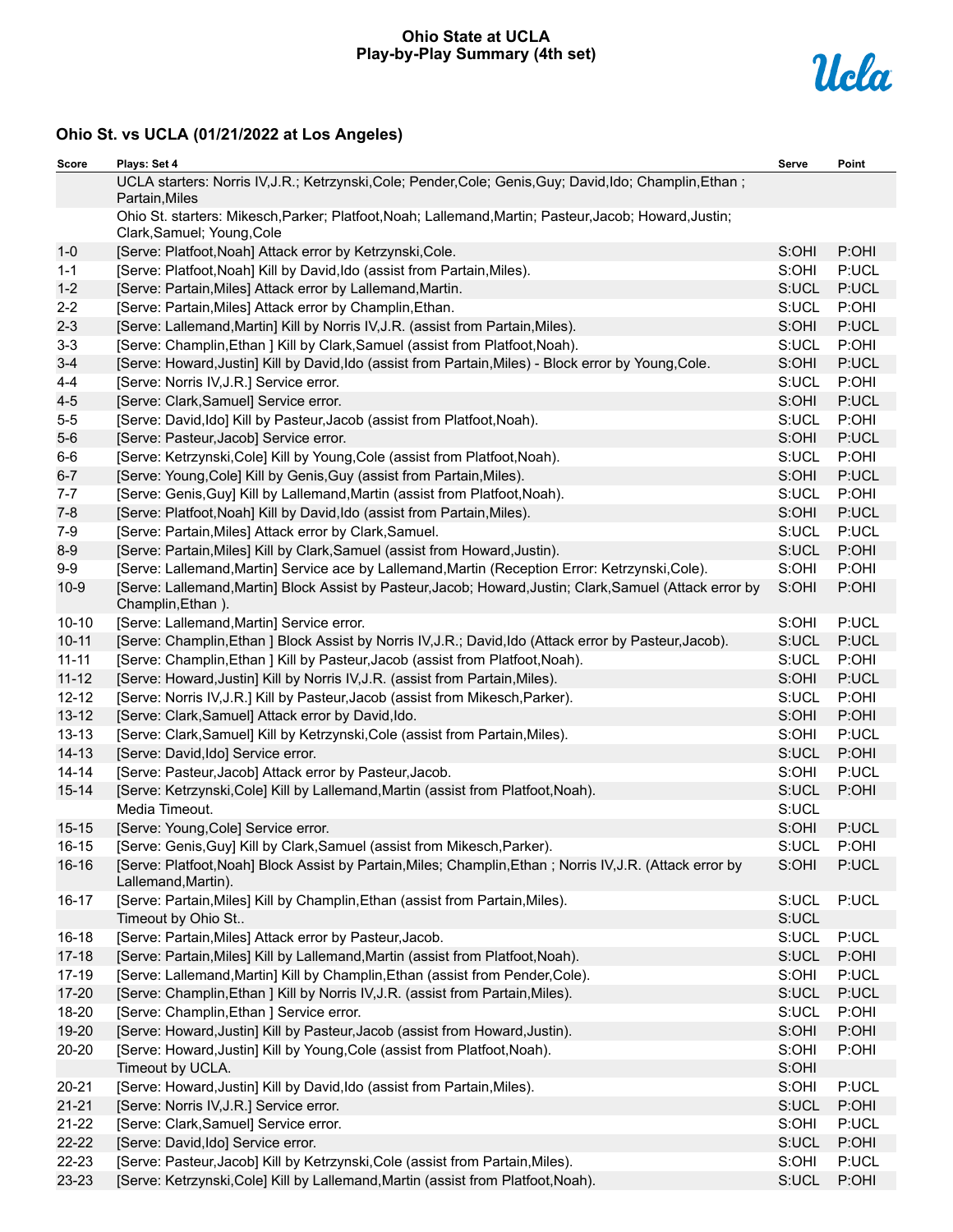| <b>Score</b> | Plays: Set 4                                                                                                         | Serve | Point |
|--------------|----------------------------------------------------------------------------------------------------------------------|-------|-------|
| 24-23        | [Serve: Young Cole] Kill by Lallemand Martin (assist from Platfoot Noah). -- MATCH POINT.                            | S:OHI | P:OHI |
|              | Timeout by UCLA.                                                                                                     | S:OHI |       |
| $25 - 23$    | [Serve: Young Cole] Block Assist by Howard Justin: Lallemand Martin (Attack error by David Ido). --<br>MATCH OHIO ST | S:OHI | P:OHI |